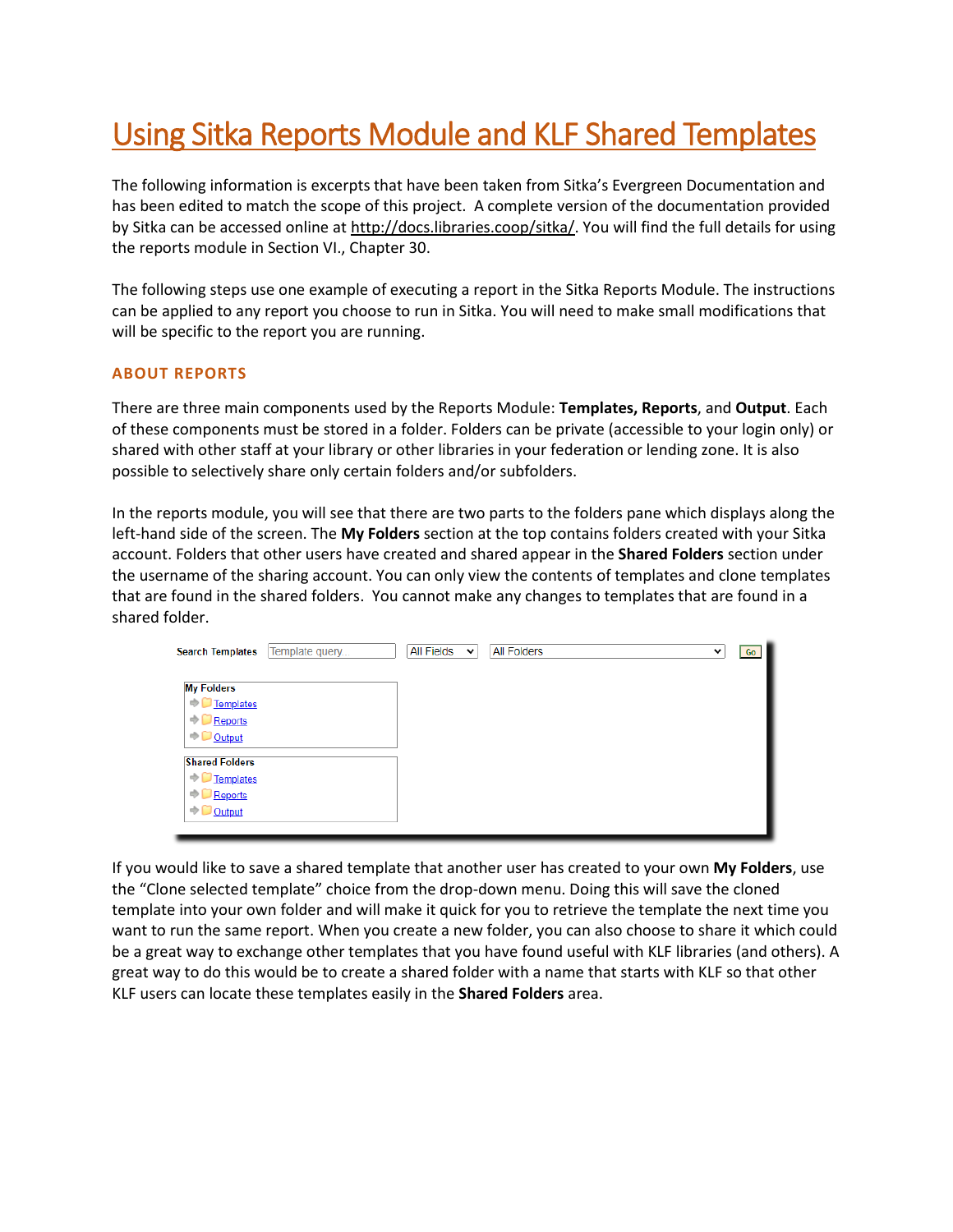#### **STEP 1: CREATING FOLDERS**

Whether you are creating a report from scratch or working from a shared template you must first create at least one folder. The steps for creating folders are similar for each reporting function. It is easier to create folders for templates, reports, and output all at once at the beginning before you run any reports, though it is possible to do it before each step. It makes the process much easier to make all three of these folders before you begin. Once you have created a folder, it will always be accessible in your Evergreen account unless you delete it. This example demonstrates creating a folder for a template.

1. Click on **Templates** in the **My Folders** section.

| Template query<br><b>Search Templates</b> | All Fields<br>All Folders                      | Go                     |
|-------------------------------------------|------------------------------------------------|------------------------|
| <b>My Folders</b>                         | Create a new sub-folder. Folder type: Template |                        |
| $\Rightarrow$ $\Box$ Templates            | Folder Name:                                   |                        |
| $\Rightarrow$ <b>Reports</b><br>Templates | Share this folder:                             | Do not share ▼         |
| $\Rightarrow$ Output                      | Share with:                                    | New Coopville Branch ▼ |
| <b>Shared Folders</b><br>Templates        |                                                | Create Sub Folder      |
| $\bigcirc$ Reports                        |                                                |                        |
| $\Rightarrow$ <u>Output</u>               |                                                |                        |
|                                           |                                                |                        |

- 2. Name the folder. Select **Share** or **Do not share** from the drop down menu on the right. If you are going to share the folder for other KLF staff to use, start the folder name with **KLF** so that it makes it easier for everyone to find.
- 3. If you want to share your folder, select the grouping you want to share this folder with from the **Share with**: drop down menu. For sharing with other KLF members, select "BC Library Interconnect" from the drop down menu.

| Create a new sub-folder. Folder type: Template |                                              |
|------------------------------------------------|----------------------------------------------|
| Folder Name:                                   | <b>KLF Templates from Susan</b>              |
| Share this folder:                             | Share<br>ີ                                   |
| Share with:                                    | <b>BC Interlibrary Connect Wg</b>            |
|                                                | Sitka<br>lider<br><b>BC Public Libraries</b> |
|                                                | <b>BC Interlibrary Connect</b>               |

- 4. Click **Create Sub Folder**, and then **OK** on the confirmation prompt.
- 5. Next, create a folder for the reports to be saved to. Click on **Reports** in the **My Folders** section.
- 6. Repeat steps 2-4 to create a Reports folder, using the same name as you used when you created the Templates folder.
- 7. Finally, you need to create a folder for the report's output to be saved in. Click on **Output** in the **My Folders** section.
- 8. Repeat steps 2-4 to create an Output folder, using the same name as you used when you created the Templates and Reports folders.

Using a parallel naming scheme for folders in Templates, Reports, and Output helps keep your reports organized and easier to find.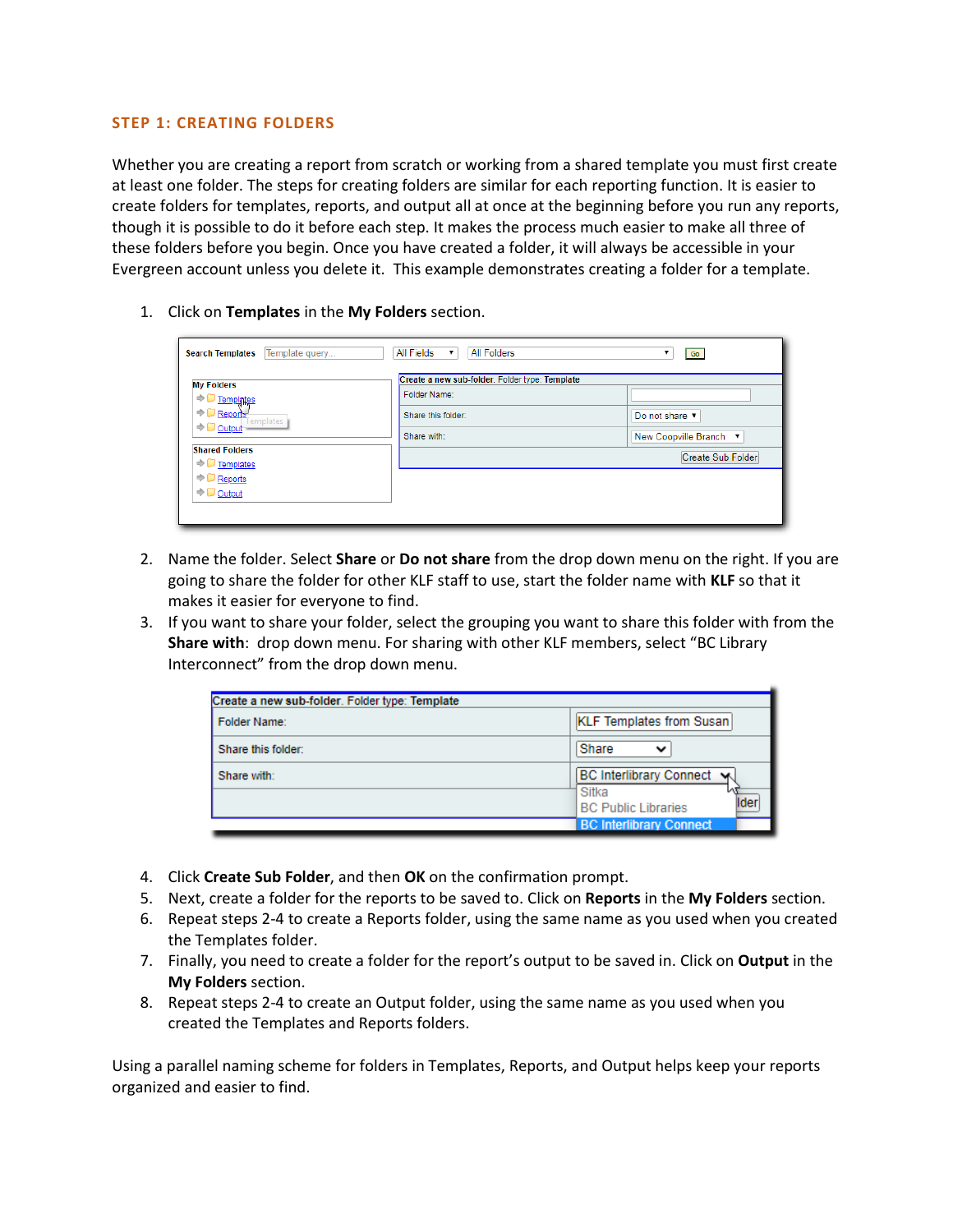The folders you have just created will now be visible by clicking the arrows in **My Folders**. The name that appears in brackets after the folder name indicates who the folder is shared with. For example, KLF Project Templates (BC ILC) is shared with the libraries that are part of BC Interlibrary Connect. If it is not a shared folder, there will be nothing after the folder name. You may create as many folders and subfolders as you like.



Clicking the blue text of a folder name displays the contents of the folder in the right pane. Clicking the arrow in front of a folder name displays its subfolders.

## **STEP 2: CLONE A TEMPLATE FROM A SHARED FOLDER**

To use a shared template created by another user to generate a report, you will need to save a clone of the template to your own **My Folders** by using the "Clone selected template" choice from the dropdown menu. Doing this will save the cloned template into your own folder and will make it quick for you to retrieve the template the next time you want to run the same report again.

The following steps assume you have already created at least one template folder as described above. These steps outline how to clone the templates that are saved in the KLF Project Templates shared folder but they can be used to clone a template from any shared folder in the reports module.

- **1.** In the bottom pane on the left-hand side, under **Shared Folders:**
	- **i.** Open the **Templates** folder by clicking on the grey arrow or folder icon. Do not click on the blue underlined hyperlink.
	- **ii.** Expand the **Sitka\_templates** subfolder.
- **iii.** Locate the sub-folder titled **Custom Templates (SITKA)** and click the grey arrow to expand**.**
- **iv.** Find the folder called **KLF (BC\_ILC)** and click the grey arrow.
- **v.** Locate the shared templates folder titled **KLF Project Templates (BC\_ILC).**

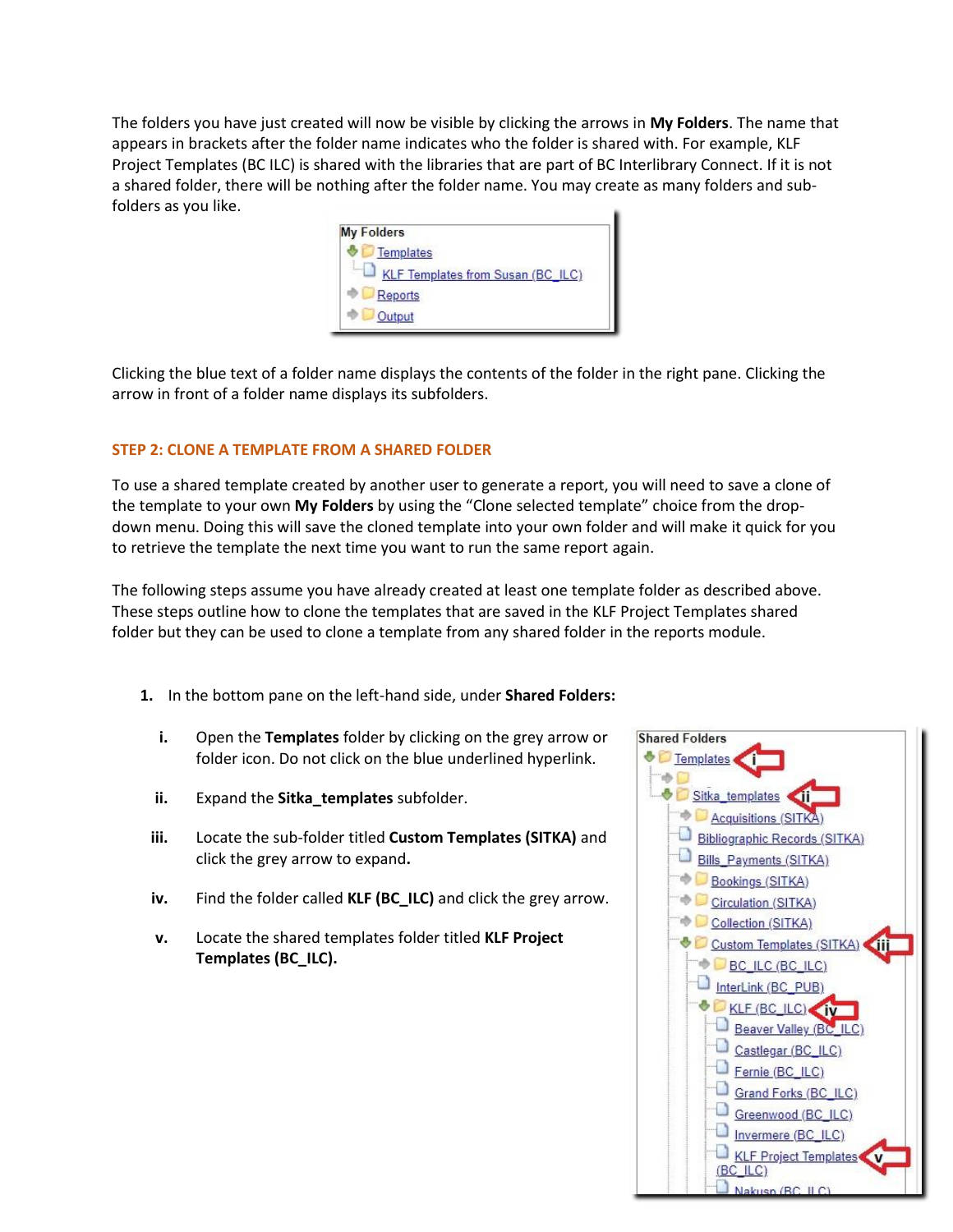2. Now click the blue text "KLF Project Templates (BC\_ILC)" to reveal the shared templates that are available for you to clone. These will appear on the screen to the right.

| <b>My Folders</b>                                                                      |                 |                                                                                                          | <b>KLF Project Templates: created by Sitka templates</b>                                                                                                                                                                                                                                                                                                                                        |      |          |                     |  |  |  |
|----------------------------------------------------------------------------------------|-----------------|----------------------------------------------------------------------------------------------------------|-------------------------------------------------------------------------------------------------------------------------------------------------------------------------------------------------------------------------------------------------------------------------------------------------------------------------------------------------------------------------------------------------|------|----------|---------------------|--|--|--|
| るに<br>Templates<br>KLF Templates from Susan (BC ILC)<br>÷.<br>Reports<br>Output        |                 | Create a new report from selected template<br>$\vee$ Submit<br>Limit output to $25 \vee$ Start Prev Next |                                                                                                                                                                                                                                                                                                                                                                                                 |      |          |                     |  |  |  |
| <b>Shared Folders</b>                                                                  | Select All None | name.                                                                                                    | description                                                                                                                                                                                                                                                                                                                                                                                     | docs | ui       | create time         |  |  |  |
| Templates                                                                              |                 | CIRC: By shelving location and<br>circ modifier: circ stats within<br>time span                          | Number of circulations (including renewals) in time span that occurred at a library.<br>Shelving locations not on the list will have 0 circulation.                                                                                                                                                                                                                                             |      | WebStaf  | 2021-04-07<br>18:13 |  |  |  |
| Sitka templates<br><b>Acquisitions (SITKA)</b><br><b>Bibliographic Records (SITKA)</b> |                 | CIRC: Circulation returned<br>count by checkin scan<br>timeframe at selected library's<br>workstations   | Provides number of items checked in at all workstations of a library, incl. desk renewals<br>within a specified time frame.                                                                                                                                                                                                                                                                     |      | WebStaf  | 2021-04-23<br>19:22 |  |  |  |
| <b>Bills</b> Payments (SITKA)<br>Bookings (SITKA)                                      |                 | CIRC: Circulation stats by<br>patron type and home library<br>with time span                             | Number of circulations (including renewals) occurred at a library by patron type; patron<br>type not on the list will have 0 circulation.                                                                                                                                                                                                                                                       |      | WebStaff | 2021-04-07<br>18:40 |  |  |  |
| W.<br>Circulation (SITKA)<br>÷.<br>Collection (SITKA)<br>Custom Templates (SITKA)      |                 | CIRC: Claimed returned Items<br>belonging to selected library (by<br>copy status change date)            | Item is claimed returned within a date range and still has "claimed returned" status.<br>excluding deleted items. Item and patron info is included.                                                                                                                                                                                                                                             |      | WebStaff | 2021-04-07<br>18:45 |  |  |  |
| <b>BC ILC (BC ILC)</b><br>InterLink (BC_PUB)<br>KLF (BC ILC)                           |                 | CIRC: Monthly circulation by<br>circulation modifier                                                     | Number of circulations (including renewals) that occurred at a library. Circulation modifiers<br>not on the list will have 0 circulation. That item's owning library is not your library means<br>the item was checked out or renewed at your library, or your library's patron borrowed<br>other library's items then renewed them on OPAC. The renewal counts are included in this<br>report. |      | WebStaff | 2021-04-07<br>18:35 |  |  |  |
| Beaver Valley (BC ILC)<br>Castlegar (BC ILC)                                           | Π               | <b>COLLECTION: Newly</b><br>catalogued copies within time<br>frame                                       | Excludes deleted record or pre-cat items.                                                                                                                                                                                                                                                                                                                                                       |      | WebStaf  | 2021-04-07<br>18:48 |  |  |  |
| Femie (BC_ILC)<br>Grand Forks (BC ILC)<br>Greenwood (BC ILC)                           | п               | <b>COLLECTION: Status of copies</b><br>with selected copy status set<br>within time frame                | You may use this template to list items with Missing, Lost or On Order, etc. status, Exclude<br>deleted items                                                                                                                                                                                                                                                                                   |      | WebStaff | 2021-04-07<br>18:51 |  |  |  |
| Invermere (BC ILC)                                                                     |                 | <b>INVENTORY:</b> Items list by<br>shelving location and status                                          | Lists title, author, barcode, and call number for catalogued items. Choose at least one<br>owning library, shelving location, and copy status. Excludes deleted items,                                                                                                                                                                                                                          |      | WebStaff | 2021-04-07<br>19:09 |  |  |  |
| <b>KLF Project Templates (BC ILC)</b>                                                  |                 | PATRON: Active patron count                                                                              | Count patrons who checked out or renewed item(s) at your library between the dates that                                                                                                                                                                                                                                                                                                         |      |          | 2021-04-07          |  |  |  |

By default, Evergreen only displays the first 10 items in any folder. To view all content, change the *"Limit output to"* setting from 10 to All. The templates are listed in alphabetical order EXCEPT, for some reason, three Patron templates show up on the second page if you keep the display at 10.

3. Select the template you wish to clone. In this example, we are cloning the CIRC: By shelving location and circ modifier template. From the drop down menu choose **Clone selected template**, then click **Submit**.

|                                                           |                                                                                                           | KLF Project Templates: created by Sitka templates                                                                                                      |        |          |                     |
|-----------------------------------------------------------|-----------------------------------------------------------------------------------------------------------|--------------------------------------------------------------------------------------------------------------------------------------------------------|--------|----------|---------------------|
| Limit output to $\left $ All $\right $<br>Start Prev Next |                                                                                                           | Create a new report from selected template<br>v<br>Create a new report from selected template<br>Clone selected template                               | Submit |          |                     |
| Select All None                                           | name                                                                                                      | Delete selected template(s)                                                                                                                            | docs   | ui       | create time         |
| Ø                                                         | CIRC: By shelving<br>location and circ modifier:<br>circ stats within time span                           | Number of circulations (including renewals) in time span that<br>occurred at a library. Shelving locations not on the list will<br>have 0 circulation. |        | WebStaf  | 2021-04-07<br>18:13 |
|                                                           | CIRC: Circulation<br>returned count by<br>checkin scan timeframe<br>at selected library's<br>workstations | Provides number of items checked in at all workstations of a<br>library, incl. desk renewals within a specified time frame.                            |        | WebStaff | 2021-04-23<br>19:22 |
|                                                           | <b>CIRC: Circulation stats</b><br>by patron type and home<br>library with time span                       | Number of circulations (including renewals) occurred at a<br>library by patron type; patron type not on the list will have 0<br>circulation            |        | WebStaf  | 2021-04-07<br>18:40 |
|                                                           | CIRC: Claimed returned<br>Items belonging to<br>selected library (by copy<br>status change date)          | Item is claimed returned within a date range and still has<br>"claimed returned" status, excluding deleted items. Item and<br>patron info is included. |        | WebStaff | 2021-04-07<br>18:45 |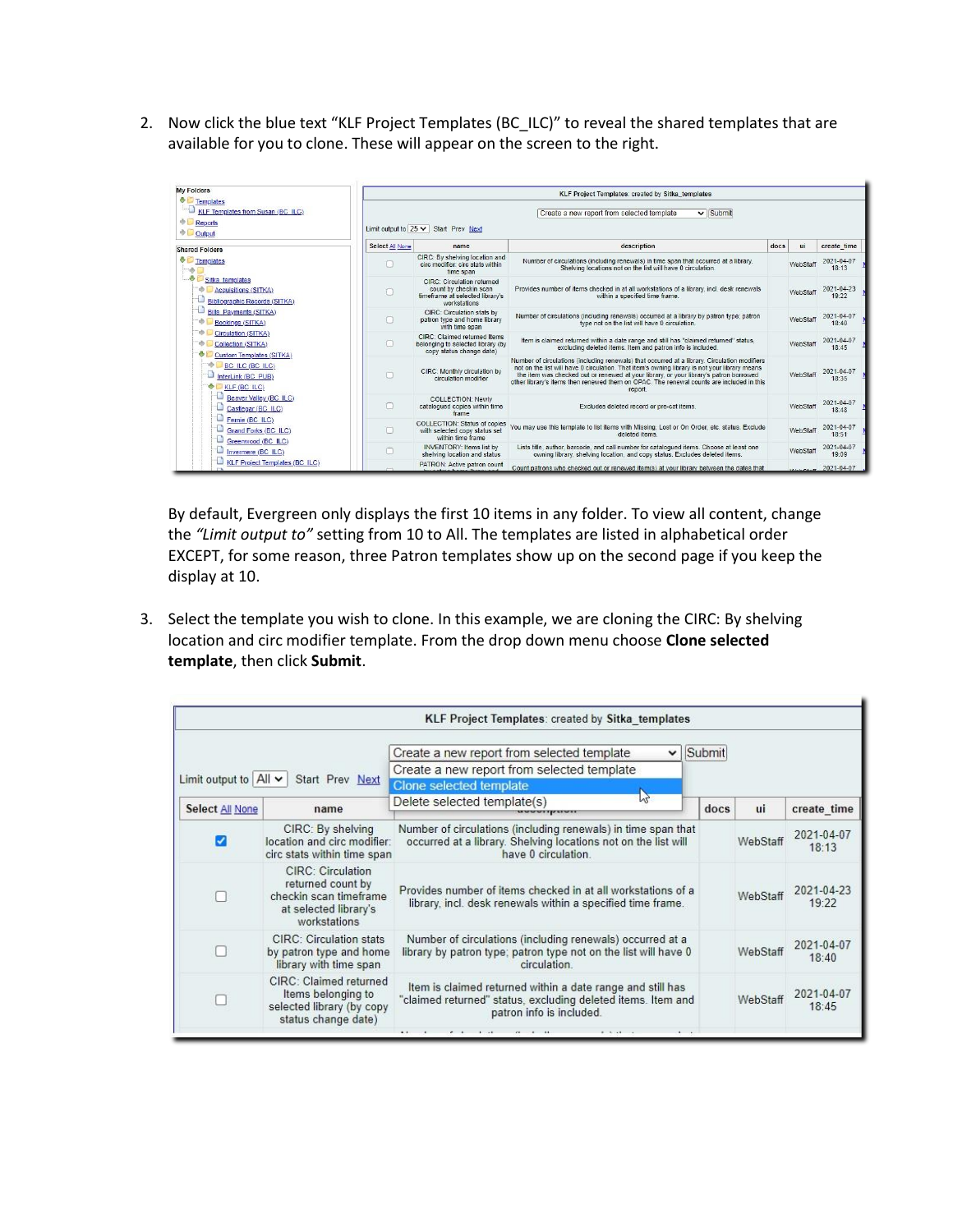4. Choose the folder where you want to save the cloned template, then click **Select Folder**. Only template folders created with your account will be visible.

5. The cloned template opens in the template editor. Before saving, edit the Template Name and Description to your liking and then click **Save Template.** It will be saved into the folder that you just selected.

Before you save the template, you can also choose to modify the template by adding, removing, or editing fields and filters as described in Chapter 37, *[Creating Templates](http://docs.libraries.coop/sitka/_creating_templates.html)*. However, it is not necessary to make any modifications for the template to work as is.

6. Click **OK/Continue** in the confirmation window. The cloned template is now saved in your **My Folders** in the Reports Module. This is where you will no access the template to create a report.

### **STEP 3: CREATING A REPORT FROM A CLONED TEMPLATE**

Now you are ready to run a report from the template you have created.

- 1. Find the cloned template you just created in the **Templates** folder. In the **My Folders** section, click the arrow next to **Templates** to expand this folder and select the folder where you saved your cloned template. (ie My Cloned Templates). Any saved templates will appear as a list on to the right.
- 2. Select the check box in front of template you wish to use and then select **Create a new report from selected template** from the drop down menu. Click **Submit**. A window will now open for entering the report definitions.

|                           | <b>Manage Folder Contents</b> | <b>Manage Folder</b>                             |        |    |                              |
|---------------------------|-------------------------------|--------------------------------------------------|--------|----|------------------------------|
|                           |                               | KLF Templates from Susan: created by Susan Jones |        |    |                              |
|                           |                               | Create a new report from selected template<br>v  | Submit |    |                              |
| Limit output to $10 \vee$ | Start Prev Next               |                                                  |        |    | <b>Create a new Template</b> |
| Select All None           | name                          | description                                      | docs   | ui | create time                  |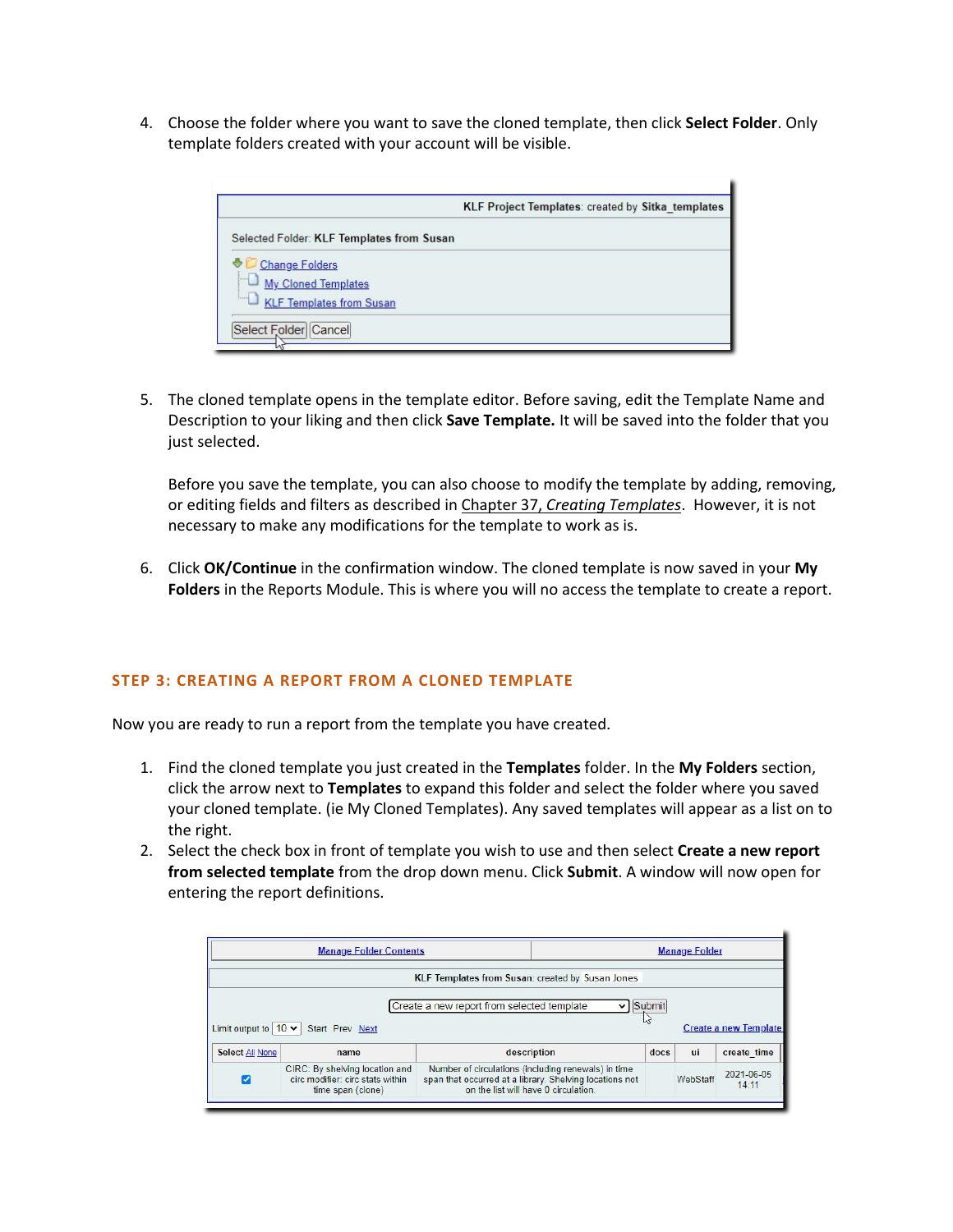- 3. Complete the first part of report settings.
	- a. Template Name, Creator, and Description are for informational purposes only. These are hard coded when the template is created and cannot be changed here.
	- b. **Report Name** is required. Reports stored in the same folder must have unique names.
	- c. **Report Description** is optional but may help distinguish among similar reports.
	- d. **Report Columns** lists the columns that will appear in the output. This is derived from the template and cannot be changed during the report definition.
	- e. In this example, the **Pivot Label Column** is optional and **Pivot Data Column** only has one choice which is prefilled. Pivot tables are a different way to view data. If you currently use pivot tables in MS Excel, it is better to select an Excel output and continue using pivot tables in Excel. Please note that Pivot tables are suitable to some result data only.
	- f. You must choose a **Report Folder** to store this report definition. These will be folders you created at the very start in your **My Folders**. Click on the desired folder to select it and the name of the folder will be filled in beside **Selected Folder**, in this case "My Cloned Templates" is where this report definition will be saved.

| Template Name:                                      | CIRC: By shelving location and circ modifier: circ stats within time span (clone)                                                                   |
|-----------------------------------------------------|-----------------------------------------------------------------------------------------------------------------------------------------------------|
| Template Creator:                                   | Susanlones                                                                                                                                          |
| Template Description:                               | Number of circulations (including renewals) in time span that occurred at a library. Shelving locations not on the list<br>will have 0 circulation. |
| Report Name:                                        | Circ March-Now 2021                                                                                                                                 |
| <b>Report Description:</b>                          |                                                                                                                                                     |
| Report Columns:                                     | <b>Checkout Library</b><br><b>Copy Owning Library</b><br><b>Shelving location</b><br><b>Circ Modifier</b><br>Circ count                             |
| Pivot Label Column:                                 | -- Select One (optional) -- $\vee$                                                                                                                  |
| Pivot Data Column:                                  | Circ count $\sim$                                                                                                                                   |
| Choose a folder to store this report<br>definition: | Selected Folder: KLF Reports from Susan<br>٠<br><b>Report Folders</b><br><b>KLF Reports from Susan</b><br>My Cloned Templates                       |

#### 4. Next

it is time to select the values that will be used for producing the report.

- a. Combined Aged and Active Circulations -> Circulating Library This is where you select the checkout library that you are generating a report for. Highlight a library from the list on the right, then click Add. The library will appear in the box below.
- b. Combined Aged and Active Circulations -> Checkout Date/Time Use the calendar widget to set a timeframe for the circulation. The report instructs you to enter the earlier date in the upper box. Use Relative Date for recurring reports.

| Column                                                                                                                                                                             | <b>Transform Action</b> |                | <b>User Params</b>                                                                                                                                                                                                                                                                                                                                                                                                                                                                                                                      |
|------------------------------------------------------------------------------------------------------------------------------------------------------------------------------------|-------------------------|----------------|-----------------------------------------------------------------------------------------------------------------------------------------------------------------------------------------------------------------------------------------------------------------------------------------------------------------------------------------------------------------------------------------------------------------------------------------------------------------------------------------------------------------------------------------|
| Combined Aged and Active Circulations -> Circulating Library<br>This is Checkout Library. Highlight a library, then click Add.                                                     | Raw Data                | In list        | <b>DUNE</b><br><b>BHA</b><br><b>BH</b><br><b>BHH</b><br><b>BIN</b><br>Add Del<br><b>BHH</b>                                                                                                                                                                                                                                                                                                                                                                                                                                             |
| Combined Aged and Active Circulations -> Checkout Date/Time<br>Use the calendar widget to choose dates. Earlier date in the upper box. Use Relative Date<br>for recurring reports. | Date                    | <b>Between</b> | $\sim$ $\overline{$ $\overline{$ $\overline{}}$ $\overline{ }$ $\overline{ }$ $\overline{ }$ $\overline{ }$ $\overline{ }$ $\overline{ }$ $\overline{ }$ $\overline{ }$ $\overline{ }$ $\overline{ }$ $\overline{ }$ $\overline{ }$ $\overline{ }$ $\overline{ }$ $\overline{ }$ $\overline{ }$ $\overline{ }$ $\overline{ }$ $\overline{ }$ $\overline{ }$ $\overline{ }$ $\overline{ }$ $\overline{ }$ $\overline{ }$ $\$<br><b>Real Date</b><br>2021-03-01<br>$-$ And $-$<br>$\sim$ $\blacksquare$<br><b>Real Date</b><br>2021-04-08 |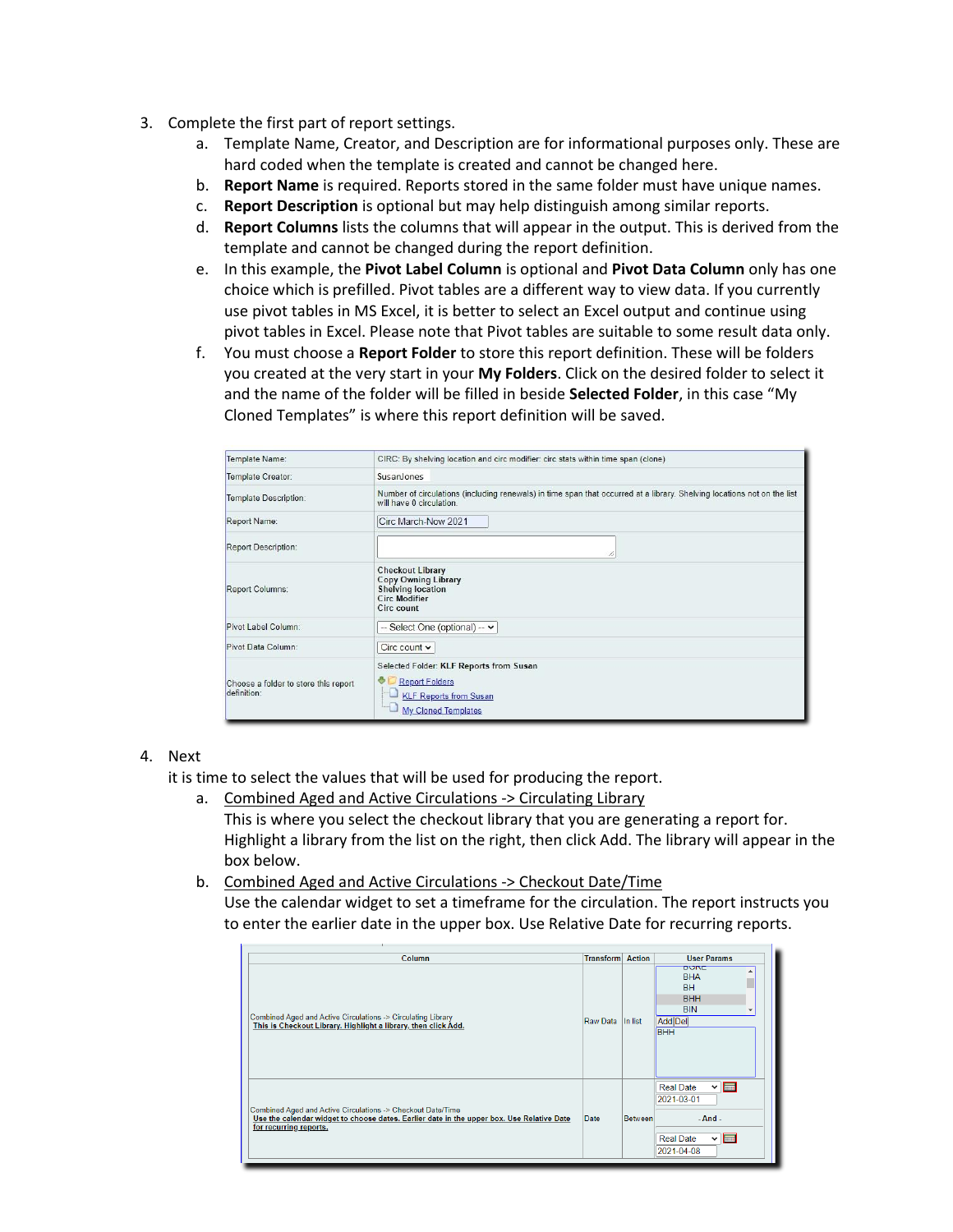- 5. Complete the Output Options in the bottom portion of the report definition interface as follows:
	- a. Select one or more output formats. In this example the report output will be available as an Excel spreadsheet, an HTML table (for display in the staff client or browser), and as a bar chart. Please note that charts are suitable to some result data only.
	- b. If you want the report to be recurring, check the Recurring Report box and select the Recurrence Interval as described in Chapter 35, *[Running Recurring Reports](http://docs.libraries.coop/sitka/_running_recurring_reports.html)*.
	- c. Select **Run as soon as possible** for immediate output. It is also possible to set up reports that run automatically in the future.
	- d. The email address is optional. A completion notice and a link to a password-protected report output will be sent to the email if you add one. You can enter a different multiple addresses, separated by commas, if you would like to send the link to others.
	- e. Select a folder for the report's output. You will be able to choose from any of the folders that you created at the start of the process for your Output Folder. When the report has been generated, you will be able to open the results from this folder.

| <b>Output Options</b>                                                                                                                   |                                                                                                                 |
|-----------------------------------------------------------------------------------------------------------------------------------------|-----------------------------------------------------------------------------------------------------------------|
| • Excel Output<br>$\cdot$ $\Box$ CSV Output<br>• Calculate grouping subtotals<br>. <b>ZHTML</b> Output<br>• Bar Charts<br>∘ Line Charts |                                                                                                                 |
| Recurring Report:                                                                                                                       | O                                                                                                               |
| Recurrence Interval:                                                                                                                    | $\vee$ Day(s)<br>$\check{~}$                                                                                    |
| Run as soon as possible<br>2021-06-05 Noon<br>$\checkmark$                                                                              |                                                                                                                 |
| Send completion notification to this<br>Email address:                                                                                  | susan@mylibrary.ca                                                                                              |
| Choose a folder to store this report's<br>output:                                                                                       | Selected Folder: KLF Output from Susan<br>Output Folders<br><b>KLF Output from Susan</b><br>My Cloned Templates |
| Save Report<br>Cancel                                                                                                                   |                                                                                                                 |

6. Click **Save Report**. You will get a confirmation dialogue box that the action succeeded. Click **OK**.

Once saved, the reports will stay there forever unless you delete them. When a report is deleted all the linked output files will be deleted, too.

#### **STEP 4: VIEWING REPORT OUTPUT**

Once a report is finished, the output is stored in the **Output Folder** that you selected and it will remain there until it is manually deleted. Evergreen sends an email with a link to access the output if you entered an email address while setting up the report.

1. To view the report output from the Reports Module, click on the arrow in front of **Output** in **My Folders** to expand the folder. Click on the folder where you just saved the report output and any reports saved in this folder will display on the right-hand side of the screen.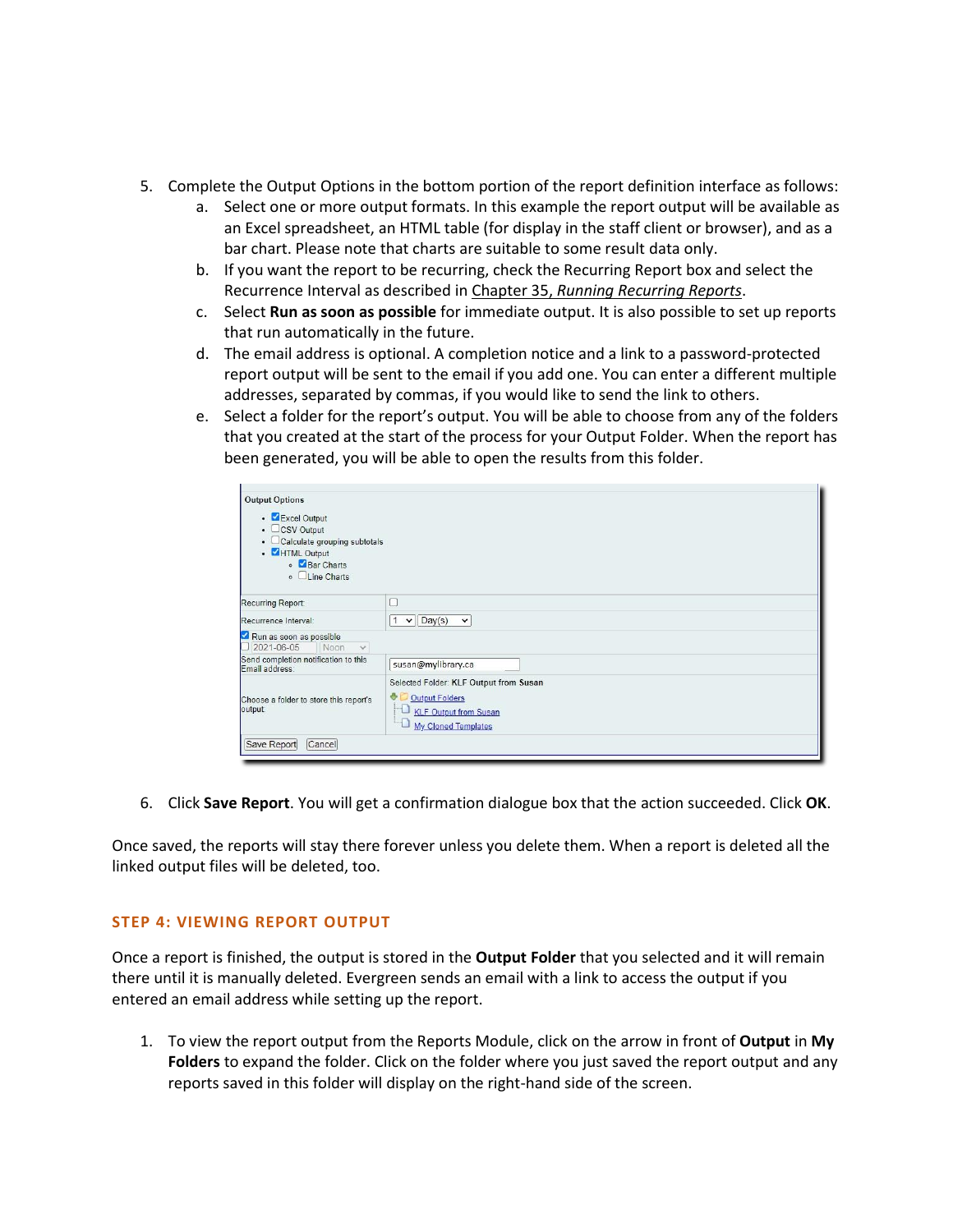2. Select the check box in front of the report you want to view. At the top of the pane, **View report output** will be the default selection in the drop down menu. Click **Submit**.

| <b>My Folders</b><br>Templates                                                                                            |                                             | <b>Manage Folder Contents</b><br><b>Manage Folder</b>                                                                                                                   |                      |                               |        |                               |      |  |                                                       |  |  |  |
|---------------------------------------------------------------------------------------------------------------------------|---------------------------------------------|-------------------------------------------------------------------------------------------------------------------------------------------------------------------------|----------------------|-------------------------------|--------|-------------------------------|------|--|-------------------------------------------------------|--|--|--|
| Reports<br>⊕ Output<br><b>ED</b> KLF Output from Susan<br>(BC ILC)<br><b>Shared Folders</b><br>ΦE<br>Templates<br>Reports | Limit output to $10 \times$ Completed Items | KLF Output from Susan: created by NicolePawlak<br>$\vee$ Submit<br>View report output<br>Limit output to $10 \vee$ Start Prev Next Pending Items<br>No items to display |                      |                               |        |                               |      |  |                                                       |  |  |  |
| $\bigcirc$ Output                                                                                                         | Select All None                             |                                                                                                                                                                         |                      | report run time complete time | runner | email                         |      |  | folder error text excel format html format csv format |  |  |  |
|                                                                                                                           |                                             | Circ<br>March-<br><b>Now</b><br>2021                                                                                                                                    | 2021-06-<br>05 14:47 | 2021-06-05<br>14:47           |        | SusanJones susan@mylibrary.ca | 3354 |  |                                                       |  |  |  |

3. A new tab will open for the report output. Select either Tabular Output or Excel Output. If Bar Charts was selected during report definition the chart will also appear. Depending upon the data, sometimes the default bar chart that first appears is not useful or the page may even be blank because the data cannot be displayed this way. Selecting Excel Output at the top will produce a report in Excel that you can adjust. In our example, the Excel report looks like this:

| <b>Checkout Library</b> | <b>Shelving location</b>  | <b>Circ Modifier</b> | <b>Circ count</b> |
|-------------------------|---------------------------|----------------------|-------------------|
| My Home Public Library  | <b>Adult Fiction</b>      | book                 | 109               |
| My Home Public Library  | <b>Adult Non-fiction</b>  | book                 | 64                |
| My Home Public Library  | <b>Adult Paperbacks</b>   | book                 | 52                |
| My Home Public Library  | <b>Adult Room</b>         | dvd                  | 19                |
| My Home Public Library  | <b>Adult Room</b>         | magazine             | 34                |
| My Home Public Library  | <b>Audio Books</b>        | audiobook-cd         | 10                |
| My Home Public Library  | <b>Book Club Sets</b>     | bookclub             | 48                |
| My Home Public Library  | <b>Junior Fiction</b>     | book                 | 20                |
| My Home Public Library  | <b>Junior Non-fiction</b> | book                 | 35                |
| My Home Public Library  | <b>Junior Paperback</b>   | book                 | 78                |
| My Home Public Library  | <b>Junior Room</b>        | audiobook-cd         | 3                 |
| My Home Public Library  | <b>Junior Room</b>        | dvd                  | Δ                 |
| My Home Public Library  | Kids Room                 | audiobook-cd         |                   |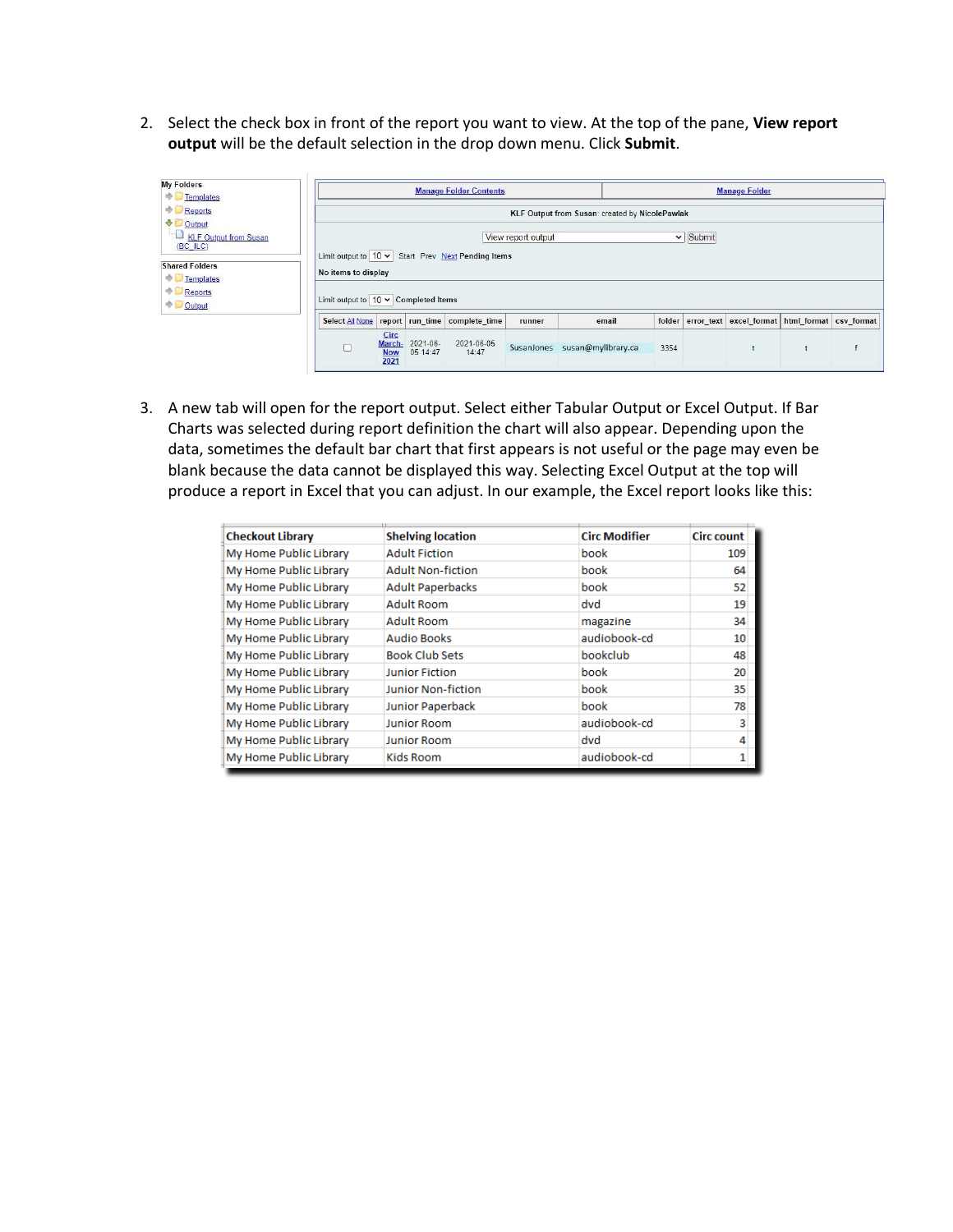# LIST OF TEMPLATES IN SHARED FOLDER

Based on the information collected in the survey for this project, I have cloned the following 13 report templates from the ones provided by SITKA. These were the most popular requests that were mentioned by survey respondents who wanted to be able to generate information about these topics. These templates have been placed in a shared folder called **KLF Project Templates (BC\_ILC)** that can be found in the **Reports Module** in the **Shared Reports** pane and inside the folder named **NicolePawlak**.

This list is just a small snapshot of the many templates that are available and ready to be cloned. The templates have been sorted by topic to make it easier for you to search for a template that you need. There is also a search feature when looking for a template where you can enter a key word and generate a list of templates that mention that word in some part of the file. As you get more comfortable using the Reports Module, explore the other SITKA templates to discover more tools that will help you with your reporting needs.

| <b>TEMPLATE NAME</b> |                                                                                                                  | <b>DESCRIPTION OF TEMPLATE OUTPUT</b>                                                                                                                                                                                                                                                                                                                                                              |
|----------------------|------------------------------------------------------------------------------------------------------------------|----------------------------------------------------------------------------------------------------------------------------------------------------------------------------------------------------------------------------------------------------------------------------------------------------------------------------------------------------------------------------------------------------|
|                      | <b>CIRCULATION TEMPLATES</b>                                                                                     |                                                                                                                                                                                                                                                                                                                                                                                                    |
| $\mathbf{1}$         | CIRC: By shelving location<br>and circ modifier: circ<br>stats within time span                                  | Number of circulations (including renewals) in time span that<br>occurred at a library. Shelving locations not on the list will have 0<br>circulation.                                                                                                                                                                                                                                             |
| $\overline{2}$       | <b>CIRC: Circulation</b><br>returned count by<br>checkin scan timeframe<br>at selected library's<br>workstations | Provides number of items checked in at all workstations of a library,<br>incl. desk renewals within a specified time frame.                                                                                                                                                                                                                                                                        |
| 3                    | <b>CIRC: Circulation stats by</b><br>patron type and home<br>library with time span                              | Number of circulations (including renewals) occurred at a library by<br>patron type; patron type not on the list will have 0 circulation.                                                                                                                                                                                                                                                          |
| 4                    | <b>CIRC: Claimed returned</b><br>Items belonging to<br>selected library (by copy<br>status change date)          | Item is claimed returned within a date range and still has "claimed<br>returned" status, excluding deleted items. Item and patron info is<br>included.                                                                                                                                                                                                                                             |
| 5                    | <b>CIRC: Monthly circulation</b><br>by circulation modifier                                                      | Number of circulations (including renewals) that occurred at a<br>library. Circulation modifiers not on the list will have 0 circulation.<br>That item's owning library is not your library means the item was<br>checked out or renewed at your library, or your library's patron<br>borrowed other library's items then renewed them on OPAC. The<br>renewal counts are included in this report. |
|                      | <b>COLLECTION TEMPLATES</b>                                                                                      |                                                                                                                                                                                                                                                                                                                                                                                                    |
| 6                    | <b>COLLECTION: Newly</b><br>catalogued copies within<br>time frame                                               | Excludes deleted record or pre-cat items.                                                                                                                                                                                                                                                                                                                                                          |